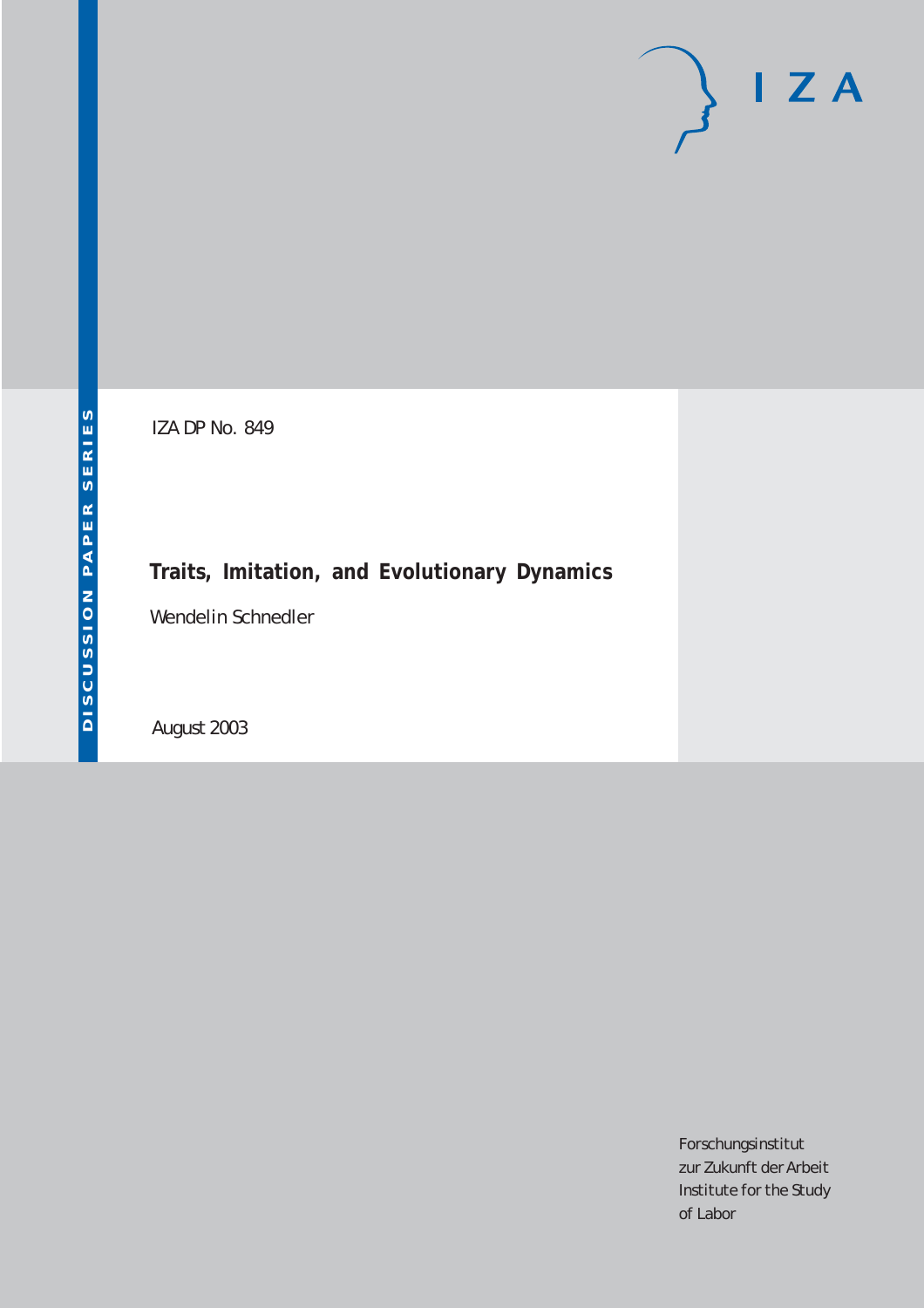# **Traits, Imitation, and Evolutionary Dynamics**

**Wendelin Schnedler** 

*CMPO, University of Bristol and IZA Bonn*

Discussion Paper No. 849 August 2003

IZA

P.O. Box 7240 D-53072 Bonn Germany

Tel.: +49-228-3894-0 Fax: +49-228-3894-210 Email: [iza@iza.org](mailto:iza@iza.org)

This Discussion Paper is issued within the framework of IZA's research area *The Future of Labor.* Any opinions expressed here are those of the author(s) and not those of the institute. Research disseminated by IZA may include views on policy, but the institute itself takes no institutional policy positions.

The Institute for the Study of Labor (IZA) in Bonn is a local and virtual international research center and a place of communication between science, politics and business. IZA is an independent, nonprofit limited liability company (Gesellschaft mit beschränkter Haftung) supported by Deutsche Post World Net. The center is associated with the University of Bonn and offers a stimulating research environment through its research networks, research support, and visitors and doctoral programs. IZA engages in (i) original and internationally competitive research in all fields of labor economics, (ii) development of policy concepts, and (iii) dissemination of research results and concepts to the interested public. The current research program deals with (1) mobility and flexibility of labor, (2) internationalization of labor markets, (3) welfare state and labor market, (4) labor markets in transition countries, (5) the future of labor, (6) evaluation of labor market policies and projects and (7) general labor economics.

IZA Discussion Papers often represent preliminary work and are circulated to encourage discussion. Citation of such a paper should account for its provisional character. A revised version may be available on the IZA website ([www.iza.org](http://www.iza.org/)) or directly from the author.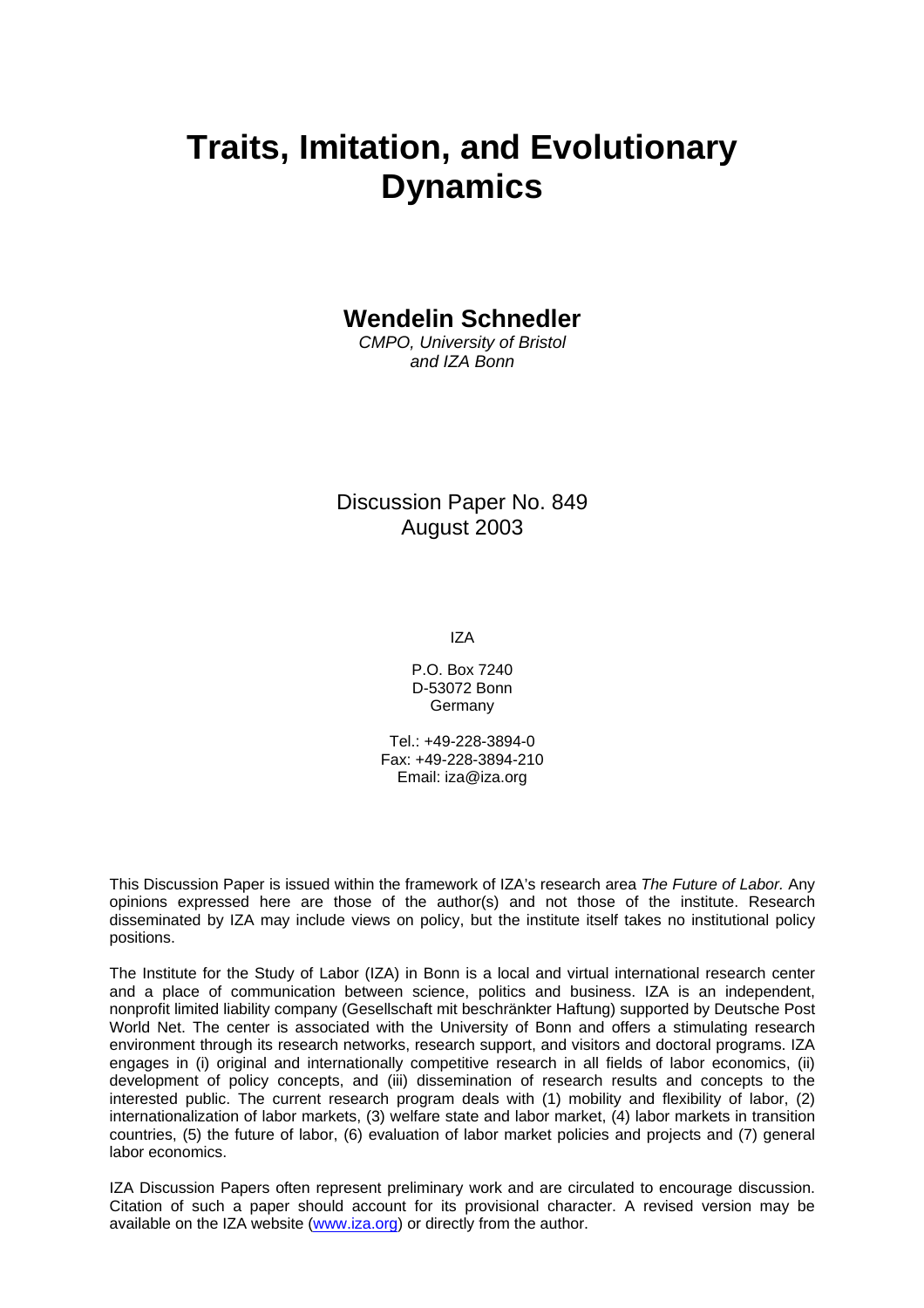IZA Discussion Paper No. 849 August 2003

# **ABSTRACT**

# **Traits, Imitation, and Evolutionary Dynamics**[∗](#page-2-0)

In this article, a modelling framework for the information transmission between agents in an evolutionary game setting is proposed. Agents observe traits which reflect past and present behaviour and success of other agents. If agents imitate more successful agents based on these traits, the resulting dynamics are a multivariate stochastic process. An example for such a process is simulated. The results resemble the replicator dynamics to a remarkable degree. If traits moderately depend on the past, this accelerates convergence of the dynamics towards a stable state. If the dependence is strong, the stable state is not reached.

JEL Classification: C73, D83

 $\overline{a}$ 

Keywords: replicator dynamics, imitation, evolution of cooperation, information transmission, simulation

Wendelin Schnedler Room 1C8 Leverhulme Centre for Market and Public Organisation University of Bristol 12 Priory Road Bristol, BS8 1TN United Kingdom Tel.: +44 117 928 9030 Email: [W.Schnedler@bristol.ac.uk](mailto:W.Schnedler@bristol.ac.uk)

<span id="page-2-0"></span><sup>∗</sup> The author likes to thank Wolfgang Leininger, Erwin Amann, Ingolf Dittmann, and René Fahr for helpful comments. All remaining errors are my own. Financial support by DFG and the Leverhulme Trust are gratefully acknowledged.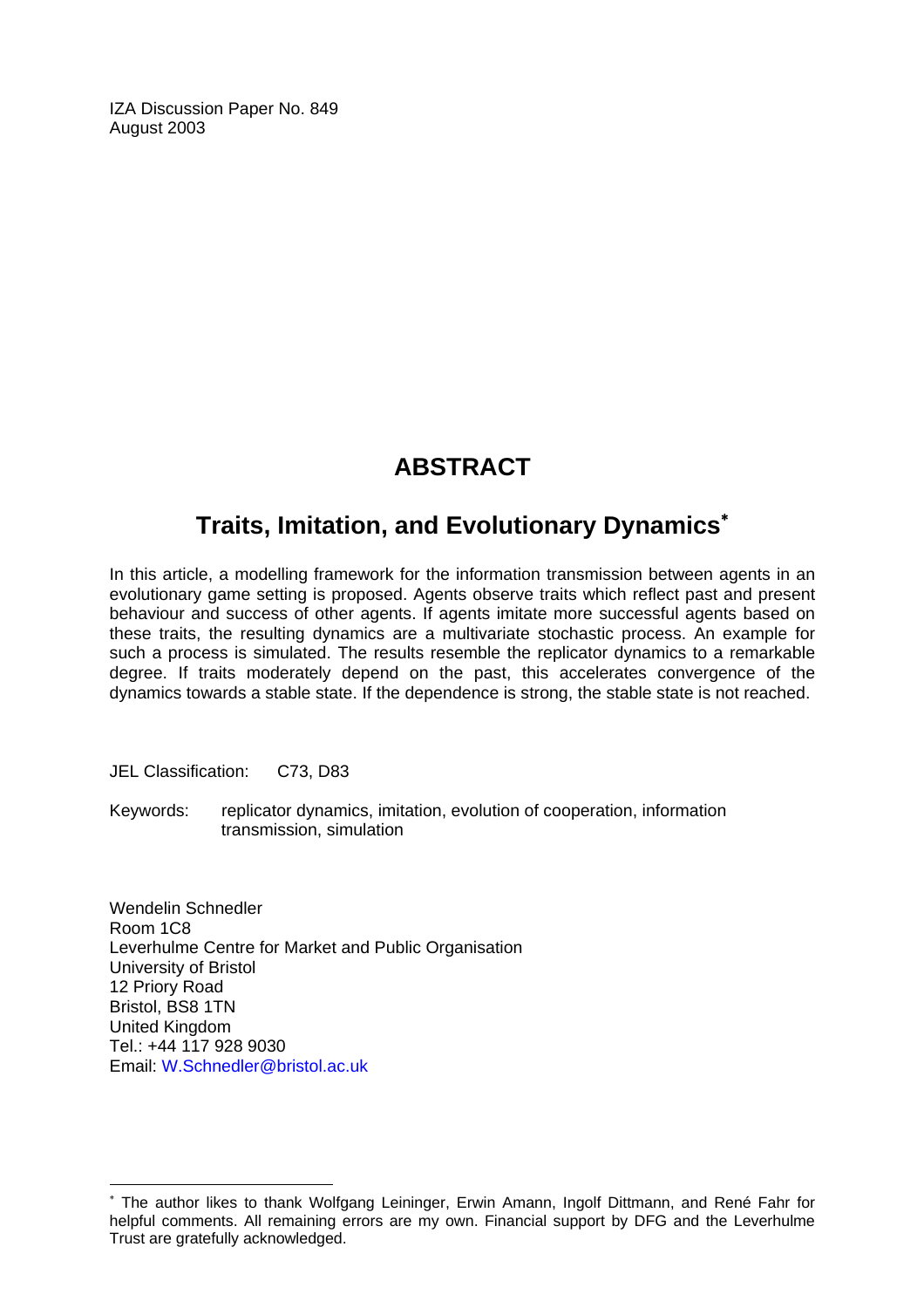# 1 Introduction

In the context of evolutionary game theory, it is often assumed that agents in a population interact in randomly drawn pairs and afterwards revise their strategy using the gained information (see for example Fudenberg and Maskin 1990). A particular form of revision is imitation. Imitation is usually driven by the intention to increase one's success. Hoping that present and future performance are positively related, an agent might be interested in learning from another agent who is currently more successful. Supposing that the two agents meet, the learning process can be structured in the following way:

- The agent compares her success with that of the other agent to determine to what degree she should change her behaviour.
- The agent then attempts to assess the behaviour of her role model in order to copy it.

Both elements of the learning process require knowledge. First, the agent must know her and the other player's "success". Second, she must know her and the other player's "behaviour". Typically, success is taken to be the utility obtained in the the immediately preceding interaction while behaviour is taken to be the strategy used in that interaction (see Weibull 1995, pages 155ff or Schlag 1998). Schlag (1998) proves that adopting the strategy with a probability proportional to the difference in utility is the optimal learning rule when there is no additional information available. Schlag (1998) also points out that a population following this rule evolves according to a pay-off monotone dynamic. Weibull (1995, p. 158) notes that in the neighbourhood of a stationary state, this dynamic resembles the replicator dynamics, which are usually employed to describe the purely biological evolution of genetically determined behaviour. This surprising similarity of simple social learning (imitation) and biological evolution has first been described by Björnerstedt (1993), who analysed an imitation rule where agents randomly adopt other agent's behaviour and where unsatisfied agents do so more often.

In all these models, imitation is based solely on recent information: the current action and payoff of the role model. Why don't agents also use past information? The underlying rationale seems to be that agents meet anonymously. But if two strangers meet, they will have difficulty identifying the success and behaviour of the other perfectly. Often, the assessment then has to rely on signals which partly depend on the past and which imperfectly reflect the present. Is this difference important and does it influence the resulting evolutionary dynamics?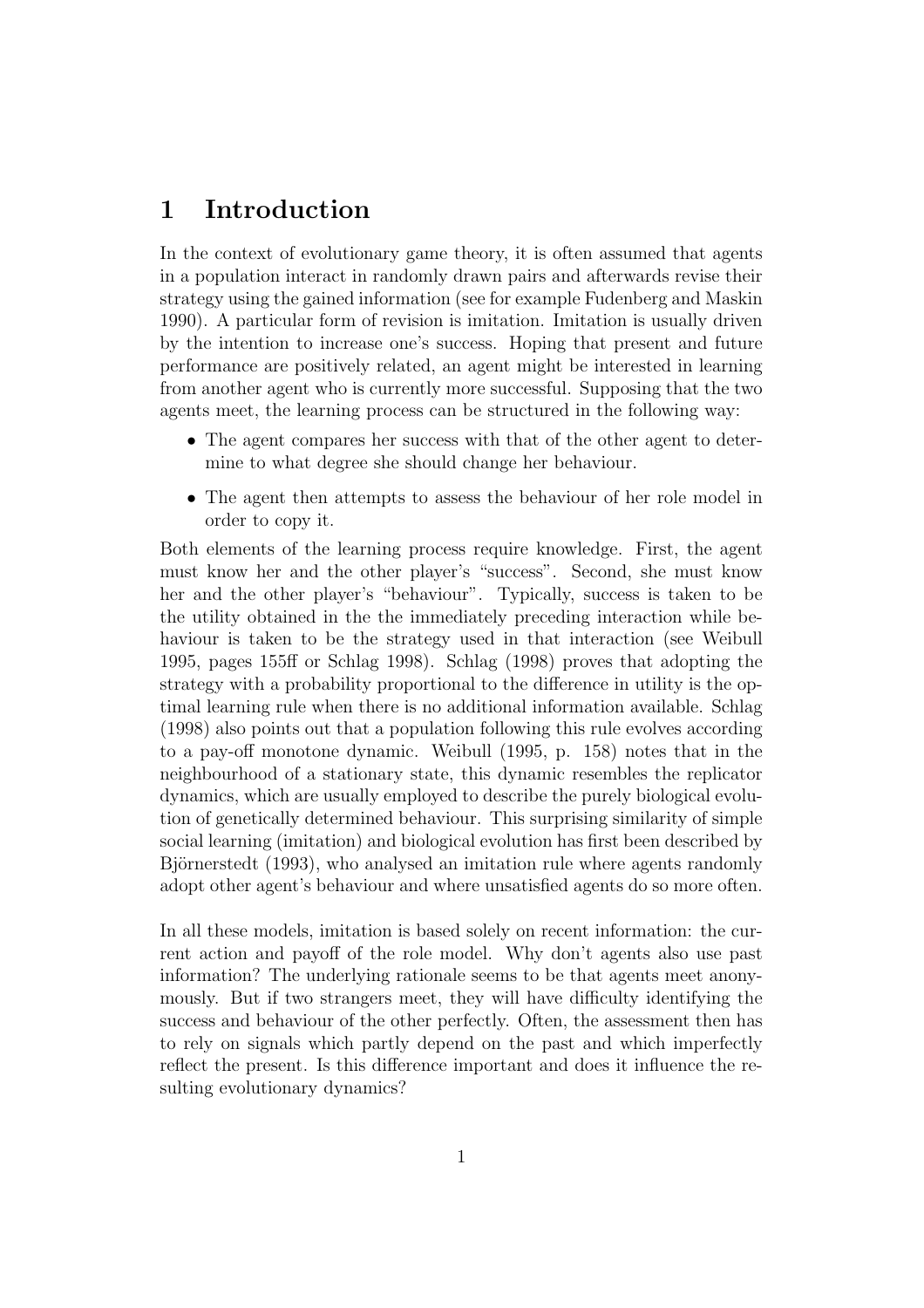Success or behaviour of an unknown person are usually judged by clothing, manners, body language etc. Frank (1987) argues that some of these signals are beyond the control of the individual ("hard-wired") to explain the evolution of cooperation in a population. This suggests that behaviour is assessed on the basis of character traits which are to a certain degree robust to changes or difficult to change. Hence, a particular source of influence (and possibly disturbance) on the observable success and behaviour are past utilities and strategies: A person with a scar from a fight might be regarded as dangerous although she turned her back on crime, while a driver of a prestigious car is assumed to be successful, although she might not be anymore.

Contrary to this line of thought, the past normally leaves no trace in evolutionary models of cooperation (Frank 1987, Harrington 1989, Amann and Yang 1998): Once adapting a new strategy, agents immediately signal this strategy. In a genetical context, where agents are programmed to play certain strategies, this assumption seems reasonable. In a social context, where strategies are propagated by imitation, it is less clear why focussing on the present is legitimate. If the evolution of cooperation is seen as a social rather than a genetic phenomenon, it is thus sensible to examine what happens to evolutionary dynamics, if agents are judged and imitated on the basis of traits which do incorporate past events.

This article serves two purposes. On a conceptual level, it suggests a model of information transmission, describes how this information is used for imitation and interaction, and how the resulting dynamics can be simulated. On an applied level, it examines the influence of the past on the evolution of cooperation. It turns out, that some influence of the past on signals has a beneficial effect in the sense that the population reaches an asymptotically stable state with some cooperation more smoothly. If there is too much influence of the past, however, the information used when imitating is out of touch with reality and the population never reaches this state.

The following section suggests a way to model the dependence of signals on the past using the idea of traits. Section 3 applies this information transmission mechanism to a particular game which explains the evolution of cooperation. Section 4 ties in the information transmission mechanism into the imitation procedure while section 5 explains how the mechanism affects the interaction between agents. Section 6 considers the dynamics which are induced by imitation and interaction based on past-dependent signals. As these dynamics are hard to describe in a closed form, the problem is adapted for simulation in section 7. Finally, simulations are carried out for the pre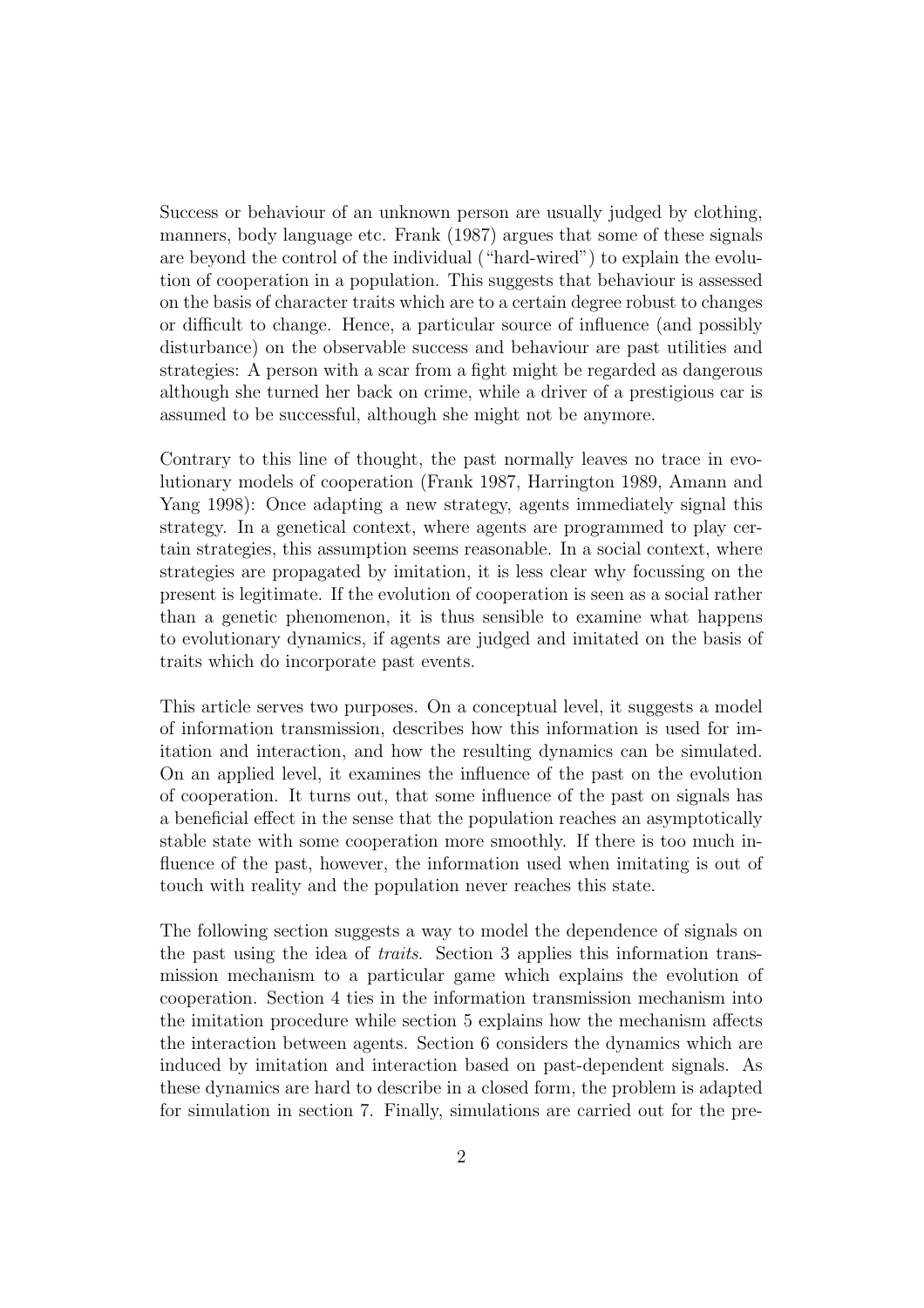viously introduced game in section 8 Section 9 concludes.

# 2 Dependence on the past

We want to assume, that the experiences of agent  $i$ , can be described by events  $e_t^i$ , where t denotes the time, when the event occurred. Each event consists of the strategy employed  $s_t^i$  and the utility gained by this strategy  $u_t^i$ .  $e_t^i = (u_t^i, s_t^i)$ . These events carve themselves into the appearance of the agent and form traits  $\theta_t^i$ . Lacking additional information, an agent who wants to learn from agent i has to rely on signals which are based on these traits.

In comparison with the complete history of events, traits are less informative. First, it is less clear what the agent actually did. There is a *loss of modal in*formation: upon meeting a person with a scar, we might not know, whether it was caused by a fight or by an accident. Second, the time dimension might be blurred. In other words, there is a *loss of temporal information*: for example, it might be impossible to say, when exactly the scar was inflicted.

To represent the loss of modal information, we assume a function, which maps events  $e_t^i$  into a possibly lower dimensional trait space. This function is called *trait function*. Supposing that strategies can be expressed as  $k$ dimensional vectors, that utility can be measured on the real line, and that the trait space is  $l$ -dimensional the trait function  $g$  formally becomes:

$$
g: \tR^{k+1} \to R^l, \t k+1 \le l
$$
  

$$
(u_t^i, s_t^i) \mapsto g(u_t^i, s_t^i).
$$
 (1)

The loss of temporal information will be taken into consideration by weighting the transformed events with respect to time. Formally, we employ an intensity measure  $\mu_{t_0}^t(\cdot)$ , which has the same properties as a probability measure and assigns a weight to any time point between the starting time  $t_0$  and the present time t. Using this measure, we define the *traits* of an individual  $i$  at  $t$  as:

$$
\theta^{i}: \quad [t_{0}, t] \times I\!\!R^{l} \rightarrow I\!\!R^{l} \n\theta^{i}_{t} = \int g\left((u_{\tilde{t}}^{i}, s_{\tilde{t}}^{i})\right) d\mu_{t_{0}}^{t}(\tilde{t})
$$
\n(2)

Finally, the information must be decoded to be useful for the receiver. This step is necessary because the receiver is utimately interested in utility and strategy of the agent and not in the traits. To represent the decoding, we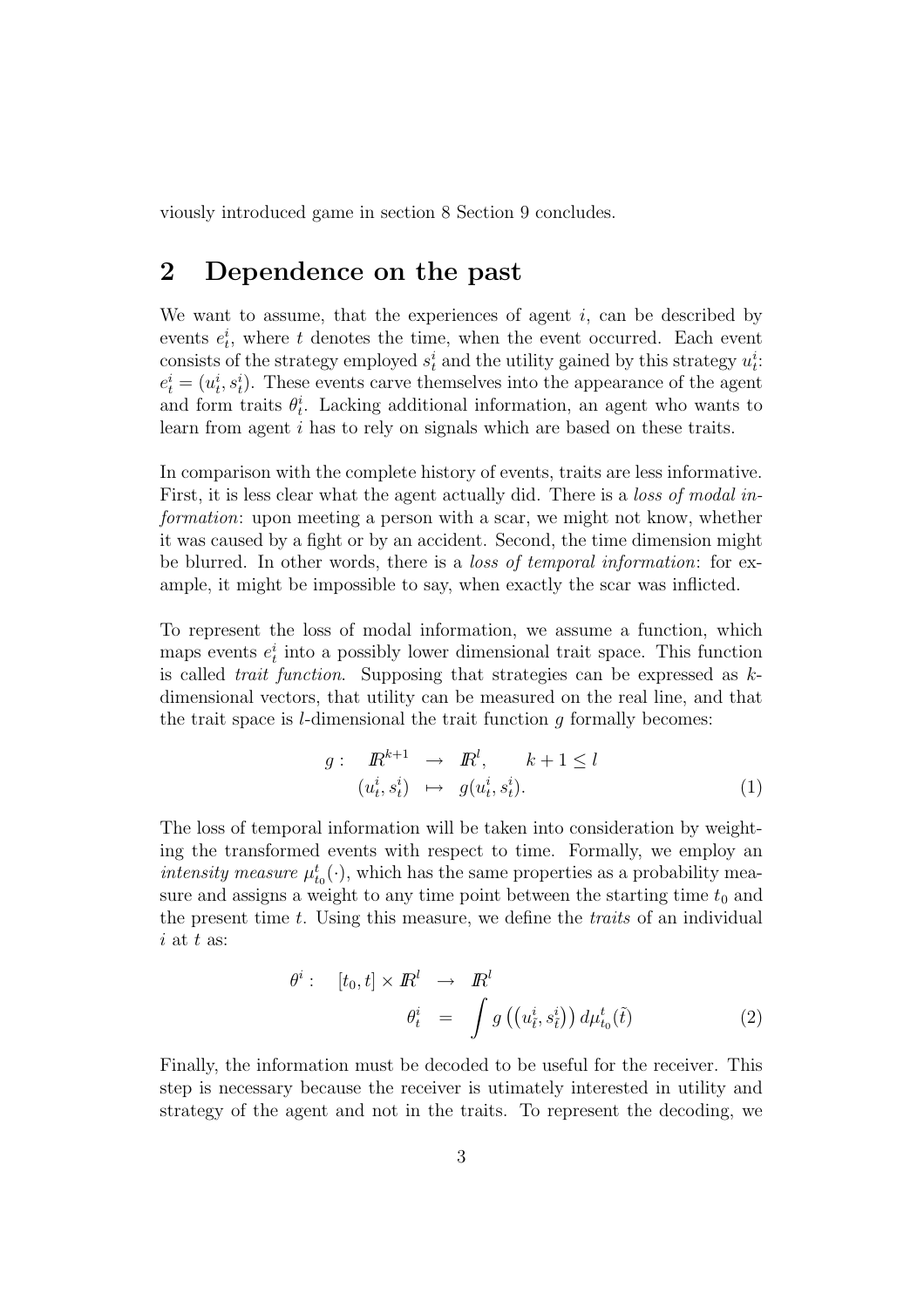introduce a *signal function*. The signal function  $g^-$  maps back from the l-dimensional trait space to the  $k + 1$ -dimensional space of strategies and utility:

$$
g^{-}: \mathbb{R}^{l} \rightarrow \mathbb{R}^{k+1}
$$

$$
\theta_{t}^{i} \mapsto g^{-}(\theta_{t}^{i})
$$
(3)

Figure 1 depicts, how traits are composed and decomposed, when time is discrete.



Figure 1: The Composition of Traits

Traits carry the information about utility and strategy but this information is blurred by the past.

To simplify the model, one could assume, that the present trait is composed from the last trait and the present event as depicted in figure 2. We want to call such traits updatable. If the new trait is a convex combination of the old trait and the present event, the resulting intensity measure for continuous time becomes the exponential density.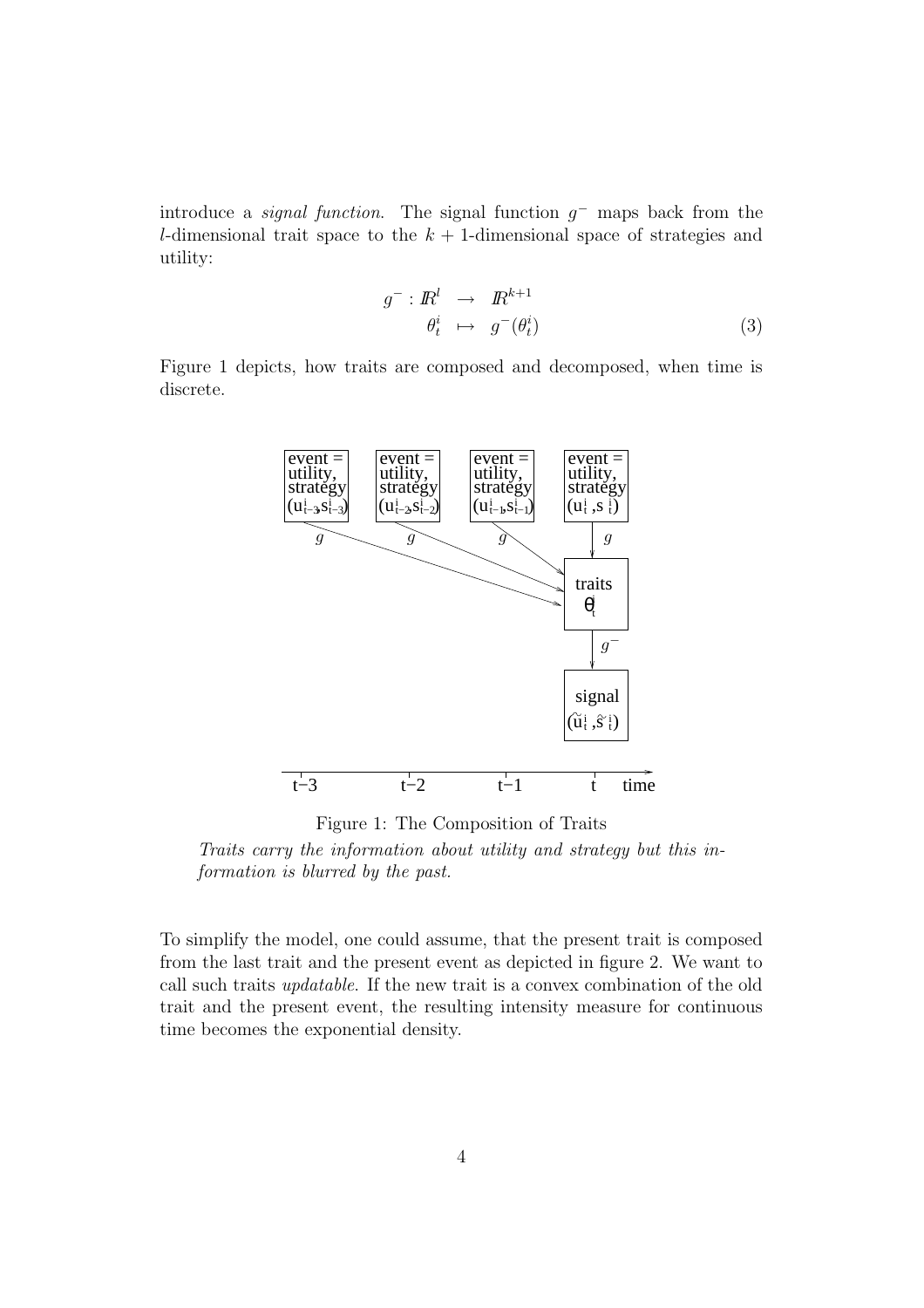

Figure 2: Updatable Traits

If traits are updatable, they are composed of the last trait and the current event.

## 3 An Example: The Amann-Yang-Game

Information transmission between agents plays an important role for a series of models trying to explain the evolution of cooperation (Frank 1984, Harrington 1987, Robson 1990, Amann and Yang 1998). While most of these models are more concerned about stability and instability of cooperation in populations, Amann and Yang (1998) describe an actual dynamic process leading to some cooperation in a variation of the prisoners' dilemma. This process is fueled by the (rather mechanical) replicator dynamics, where strategies grow proportional to their success. If the evolution of cooperation is seen as a social phenomenon, it makes sense to replace the replicator dynamics by imitation. The result can then be compared to the result of the replicator dynamics.

There are two players and four pure strategies in the game of Amann and Yang:

- cooperate always  $(C)$ ,
- defect always  $(D)$ ,
- cooperate upon meeting a partner exhibiting a "cooperative trait", oth-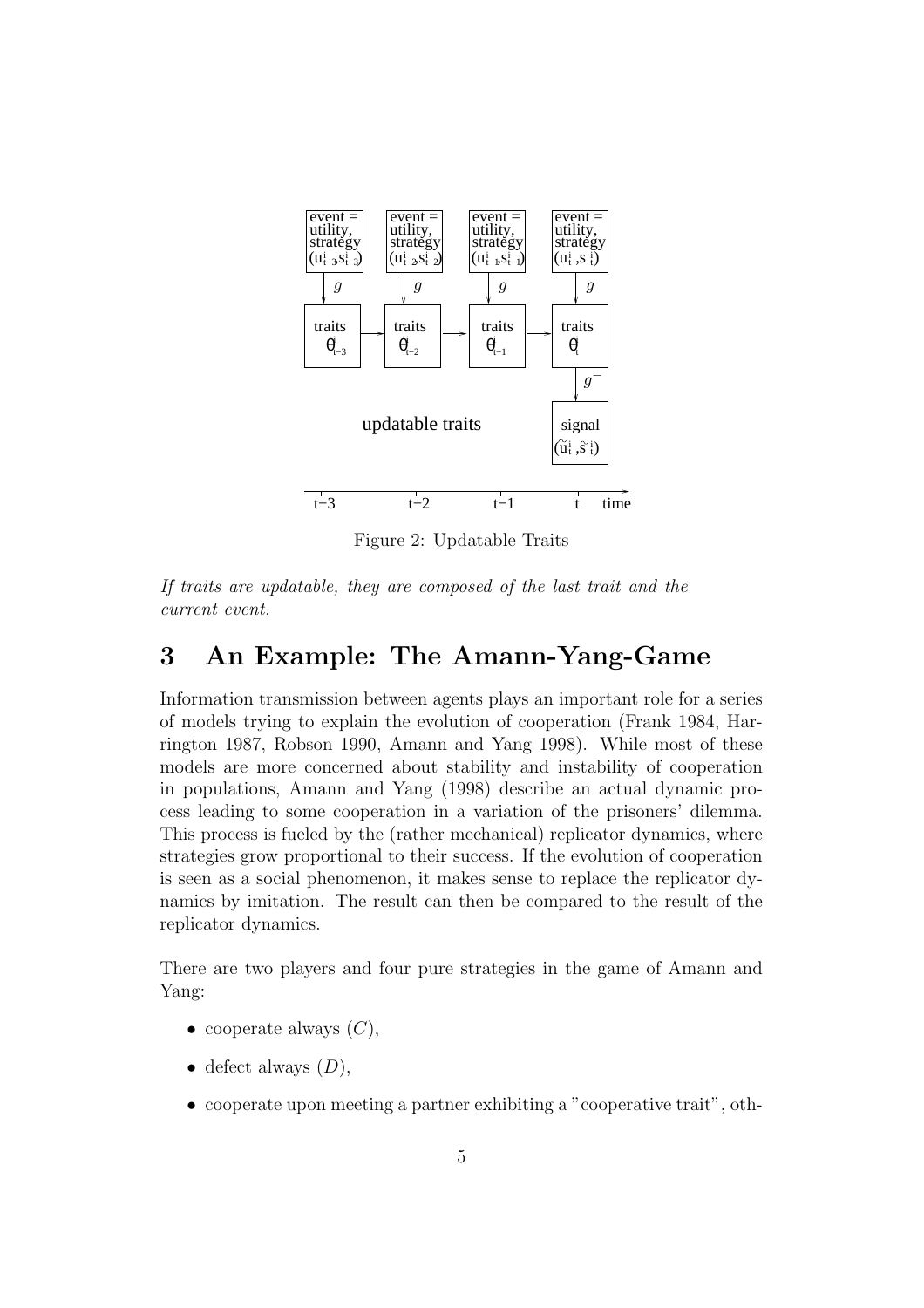erwise avoid the interaction (CA), and

• defect upon meeting a partner exhibiting a "cooperative trait", otherwise avoid the interaction  $(DA)$ .

Obtaining the information about the trait, which is necessary for strategies CA and DA, leads to costs  $\kappa$  for the agent. If the interaction is avoided, both participants get a side-payment which is larger than the payoff when both agents defect but smaller than the payoff when both agents cooperate. Besides this, the payoff matrix for an interaction is identical to that of the ordinary prisoners' dilemma.

To represent the strategies of agent i, we use the following vectors:  $C =$  $(1, 0, 0, 0)$ ',  $D = (0, 1, 0, 0)$ ',  $CA = (0, 0, 1, 0)$ ', and  $DA = (0, 0, 0, 1)$ '. Together, with the utility obtained from the interaction, the events experienced by agent *i* are represented as  $e_t^i = (u_t^i, (s_t^i)')'$ , where  $s_t^i$  is one of the above vectors.

Amann and Yang assume that there is no influence of the past: Signals are identical to traits which in turn reflect the strategy and utility from the interaction. Using the framework of the previous section, there assumptions can be embedded by setting trait and signal function to be identity functions and assigning all weight to the present.<sup>1</sup>

Bearing in mind, that real life signals often do not only rely on the present but also on the past and that a loss of modal information occurs, the following alternative might be more appropriate. First, we want to assume, that traits can only reflect, whether an individual intended cooperation or not and whether it was careful or not. We will call the former cooperative trait  $(\hat{c}_t^i)$ and the latter risk trait  $(\hat{r}_t^i)$ . Given a third trait measuring the utility  $(\hat{u}_t^i)$ , the trait function maps from the five dimensions describing the event to the three dimensions of traits. Formally, the trait function can be represented by the matrix

$$
g = \left(\begin{array}{cccc} 1 & 0 & 0 & 0 & 0 \\ 0 & 1 & 1 & 0 & 0 \\ 0 & 1 & 0 & 1 & 0 \end{array}\right), \tag{4}
$$

If this matrix is multiplied from the left to the event vector, we obtain the three-dimensional contribution of the event at time  $t$  to the traits, where the

<sup>1</sup>Amann and Yang also analyse a variation of their game which includes random noise in the signalling process. However, this noise is limited to the transmission of signals in interactions and does not concern imitation.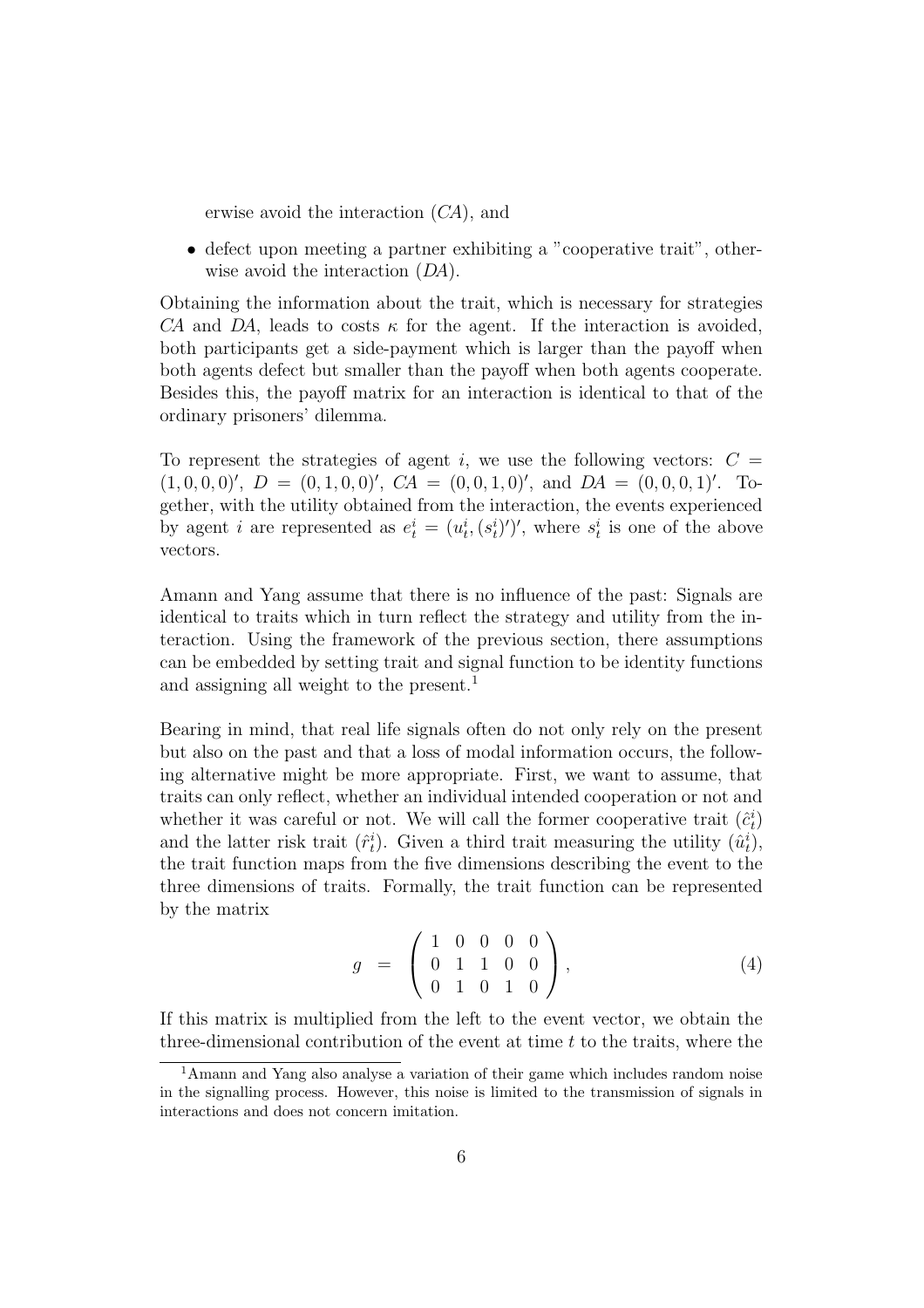first component relates to the utility, the second to carefulness, and the third to cooperation. The actual trait  $(\hat{u}_t^i, \hat{r}_t^i, \hat{c}_t^i)'$ , is then obtained by weighing these contributions according to the time of occurrence. In case of updatable traits in discrete time, the present contribution is weighed by a factor  $\mu$  while the last trait is assigned the weight  $(1 - \mu)$ .

How does an agent infer the utility and strategy from traits? Because the trait space is of lower dimensionality, an assumption needs to be made to recover strategies from traits. For example, assuming independence between carefulness and cooperation allows to retrieve the carefulness from the risk trait and the cooperation aspect from the cooperative trait, while using the utility trait as an indication for utility. The respective signal function transforming traits at time  $t$  into signals is:

$$
\begin{pmatrix}\n\hat{u}^i \\
\hat{s}^i\n\end{pmatrix} = g^-( (\hat{u}^i_t, \hat{r}^i_t, \hat{c}^i_t)') = \begin{pmatrix}\n\hat{u}^i(t) \\
\hat{r}^i(t) \cdot \hat{c}^i(t) \\
\hat{r}^i(t) \cdot (1 - \hat{c}^i(t)) \\
(1 - \hat{r}^i(t)) \cdot \hat{c}^i(t) \\
(1 - \hat{r}^i(t)) \cdot (1 - \hat{c}^i(t))\n\end{pmatrix}.
$$
\n(5)

This signal function concludes the description of a more sophisticated but complicated alternative to the transmission of information proposed by Amann and Yang.

#### 4 Imitation and traits

Having defined a model of information transmission alone, does not lead to population dynamics. It is also necessary to specify how agents use the information. We want to employ an imitation procedure that is structured in the way we described in the introduction. The success – now measured by the utility signal – is used by an agent  $i$  to assess the value of her current strategy. We suppose that the value  $v^{ij}$ , which agent i assigns to her strategy upon meeting agent  $j$ , is monotonous increasing in the difference between  $j$ 's utility signal and i's utility  $u^i - \tilde{u}^j$ . Further, we assume the value to lie in the interval [0; 1], where the maximum is reached for all  $u^i \geq \tilde{u}^j$  and the minimum will be attained for  $u^i - \tilde{u}^j$  having the smallest possible value.

If mixed strategies are allowed, the new strategy of  $i$  can be gained by blending *i*'s current strategy  $s_t^i$  and *j*'s strategy signal  $\tilde{s}_t^j$  using the value  $v^{ij}$ :

$$
s_{t+\epsilon}^{i} = s_{t}^{i} \cdot v_{t}^{ij} + \tilde{s}_{t}^{j} \cdot (1 - v_{t}^{ij})
$$
\n(6)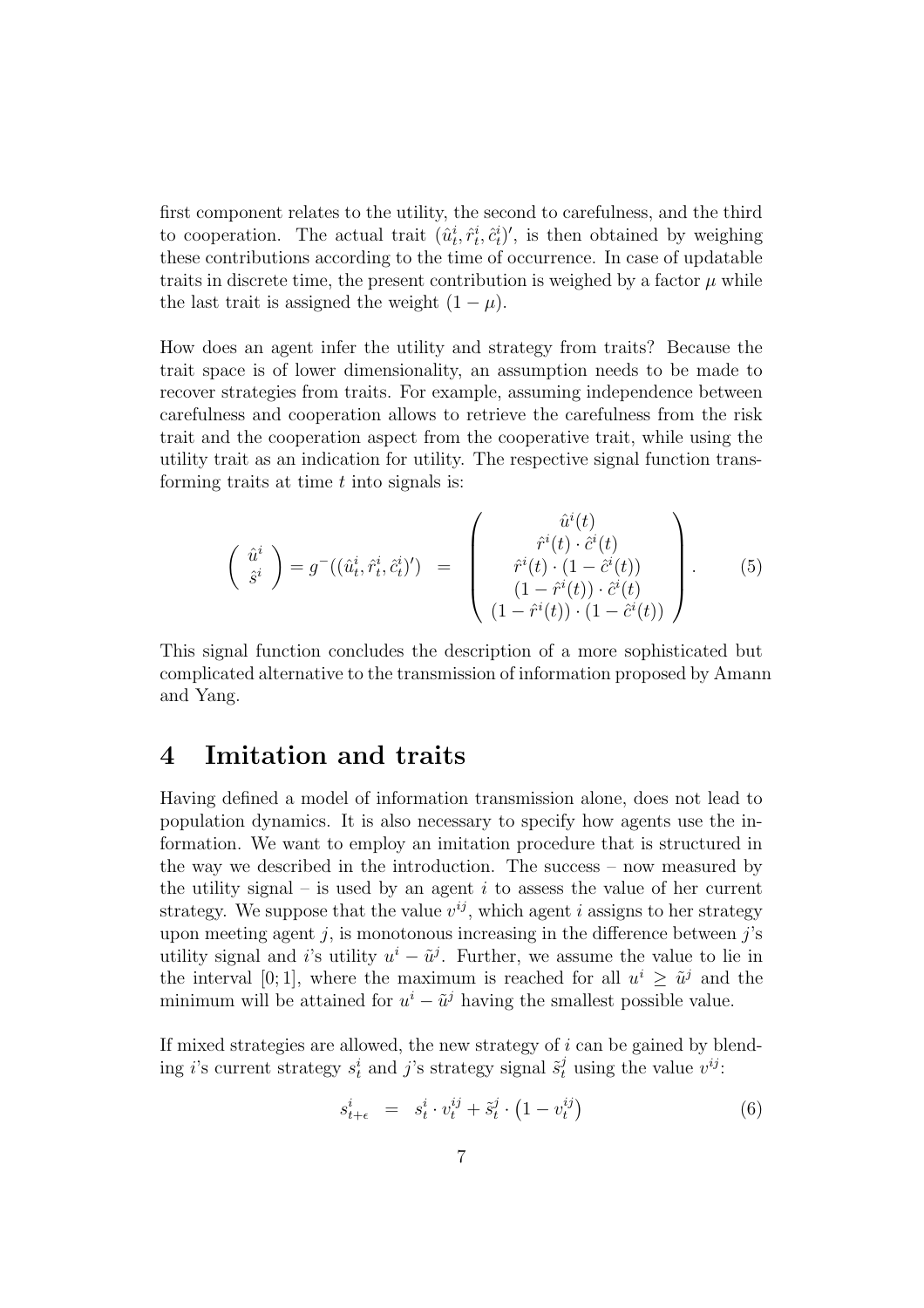If only pure strategies are allowed, the value  $v_t^{ij}$  $t<sub>t</sub><sup>ij</sup>$  can be taken to indicate the probability of i keeping her strategy. Once an agent has decided to adapt to the strategy of the other, this strategy is identified using the signal vector. Each component of this signal vector can be regarded as the probability of the role model using the respective strategy.

For pure strategies the imitation procedure is identical to that of Weibull (1995, p. 158). However, the information framework here is richer: It encompasses the case of Weibull as a special case where the signal is identical to the trait and all weight is put on the present.

## 5 Interaction and traits

Up to now, we have developed a model to describe the usage of information within the imitation process. It seems plausible, that the information coded in traits is not only available to learning agents but also to interacting agents.

In principle, all information that is available while imitating should also be accessible while interacting. In other words, actions of the agent may condition on this information. If the agent conditions on additional information, the strategy space is enlarged. This has implications for imitation: The new strategies must be identifiable, otherwise they cannot be imitated. That means, there have to exist signals which allow the agent to distinguish between this and other strategies. These signals, however, can again be used to condition actions upon them. So, the strategy space is once more enlarged. Such recursions can only be avoided when the information for imitation is "richer" than that for interacting. Formally, the information partition must be finer while imitating. This is true for the Amann-Yang-Game considered earlier: While agents condition on cooperation and risk signal when imitating, they only condition on the cooperation signal when interacting. Had they also conditioned on the risk signal, this would have enlarged the strategy space by four strategies, which again would have needed new signals, leading to additional strategies.

Allowing actions to condition on signals, has another consequence. It implies that the utility of an agent does not only depend on the choice of the strategy but also on her traits. This seems rather realistic: Past behaviour does not only influence what other people learn from us but also how they behave towards us.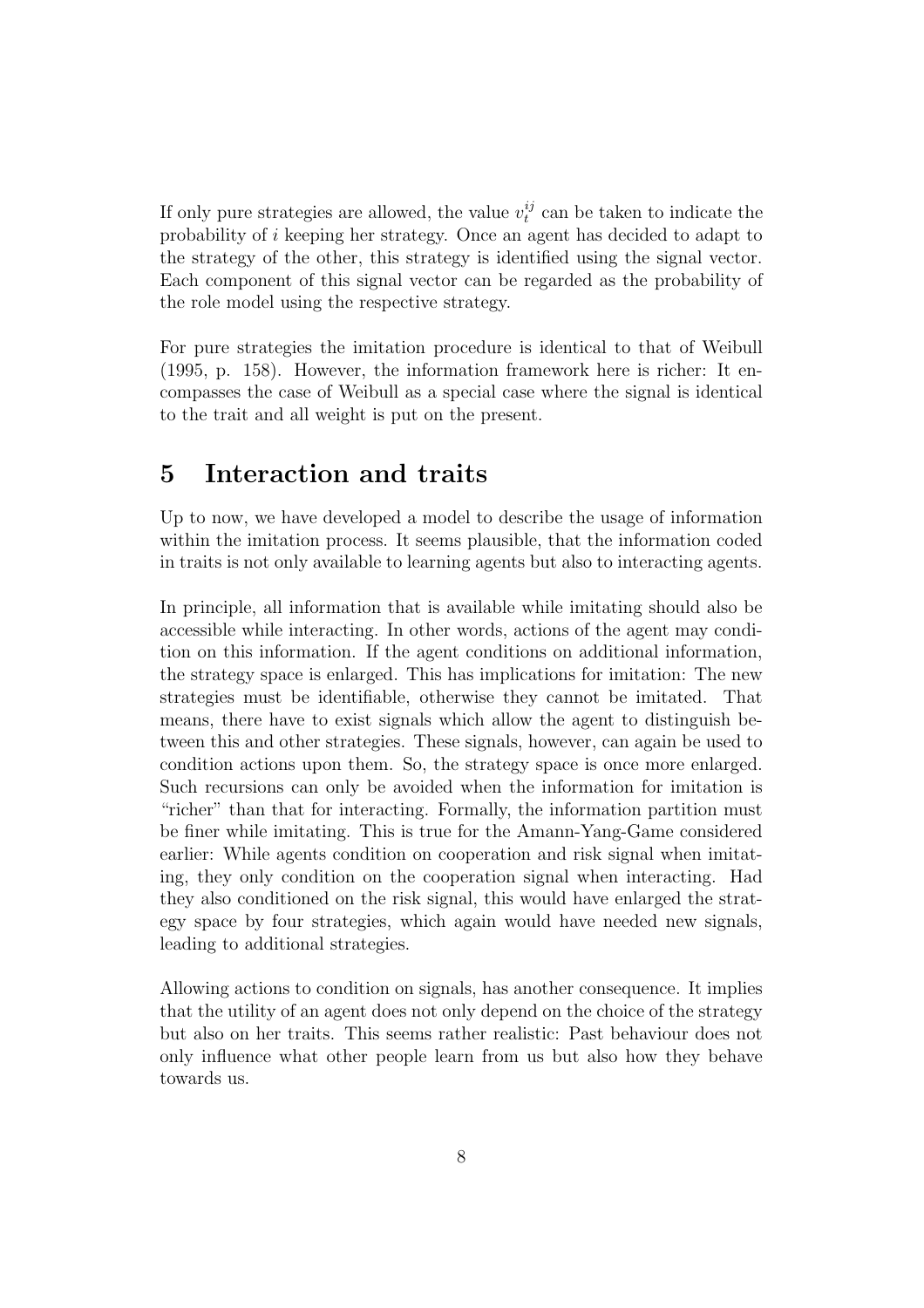# 6 Induced Dynamics

The framework introduced to model the influence of the past on imitation is rather general. This generality comes at a price: The model is hardly analytically tractable. Consider the simple setting of updatable traits. In order to describe the evolution of strategies, it is not sufficient to keep track of the strategies themselves; the prevailing traits also have an effect as they determine the imitation behaviour. So, a state of the population is characterised by the joint distribution of traits and strategies, while the transition from one time point to the next time point is stochastic.

Stochastical transitions are sometimes approximated by deterministic dynamics (see e.g. Benaim and Weibull forthcoming). In fact, many deterministic dynamics such as the replicator dynamics can be understood as a deterministic approximation of stochastic phenomenena. This generally works because populations are assumed to be large, so that the law of the large number applies and the distribution of strategies is adequately summarised by the shares of strategies within the population. It then suffices to analyse the deterministic process governing these shares.

As soon as traits play some role, a representation of the common distribution by the shares falls short from recognising important information. In particular, the correlation between strategy and utility traits is neglected but crucial for the next state of the population. It is thus impossible, to get rid of the stochastic element by just focusing on shares. Because the process cannot be simply represented by the dynamics of shares, finding an analytical solution is difficult and will not be pursued, here. Alternatively, we obtain an idea how the population evolves by carrying out a simulation for a specific game.

# 7 Adapting the problem for simulation

Before we can simulate dynamics, we have to deal with the problems arising from the "correct" representation of the model in a computer programme.

First, we have to overcome the limitation of computers to create continuously timed events. We cannot simulate agents who are able to change their strategy at any time but only at discrete time points. However, we can imagine the agents to change their behaviour in between two of those time points and think of the time points as discrete measurements to which the changes are assigned. If we suppose poisson distributed changes and a constant expected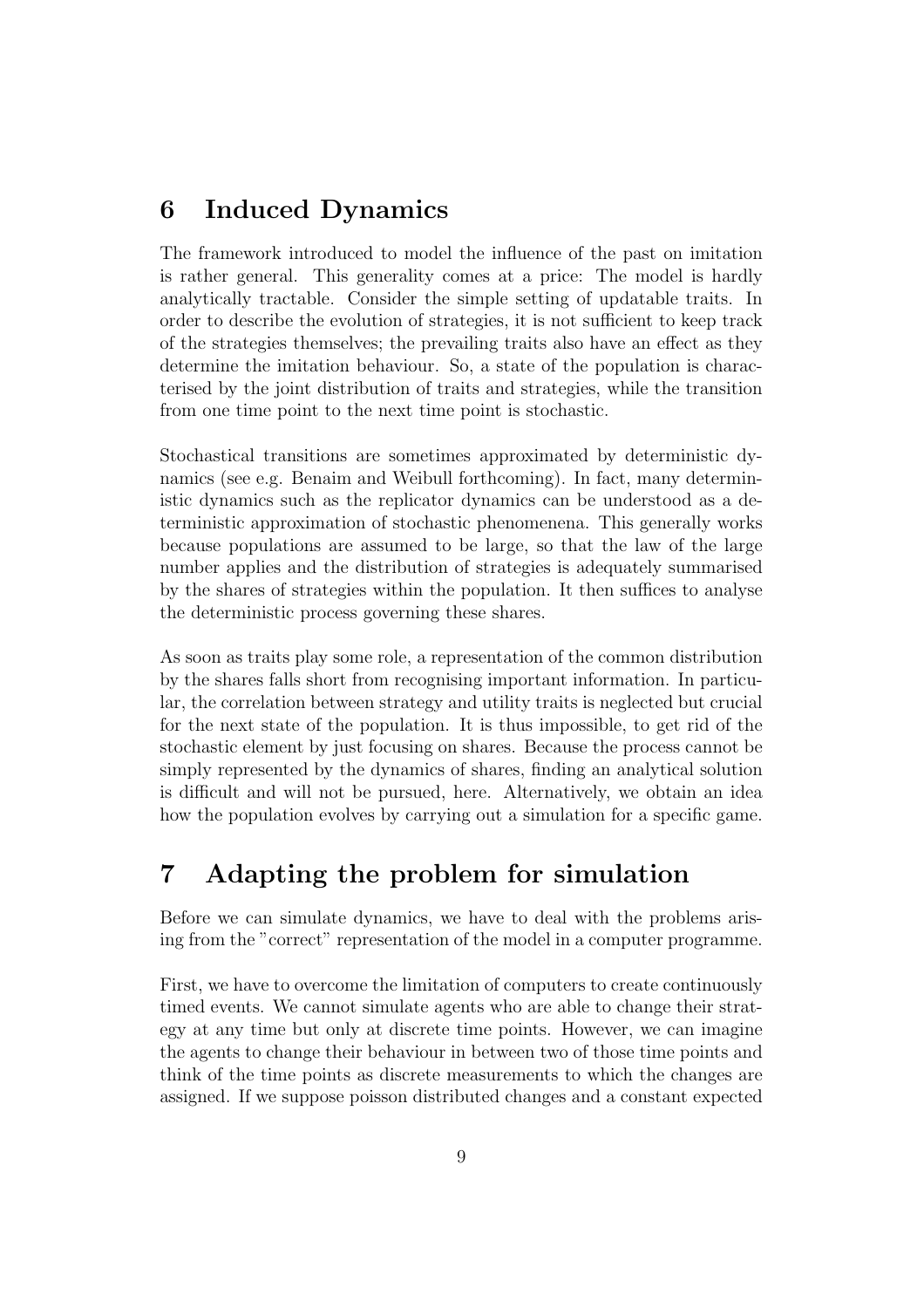rate for such changes to occur, reducing the time between two discrete time points is equivalent to decreasing the number of changes for each time unit. Consequently, we can approximate continuously timed revisions to any accuracy by using a sufficiently small share of agents revising their strategy between two measurements.

Second, we cannot evaluate the integral in formula (2) because time events are discrete. We solve this problem by assigning weights to the intervals between two measurements instead of assigning them to single time points, where the weights are taken to be the area below the graph of the density function. The construction of the weights ensures, that their sum equals one. Each transformed event is then weighted with the weight of the preceding interval. The result is an approximation of the integral by a sum, which again can be made arbitrarily precise by increasing the measurements for each time unit.

Third, there is always a low probability that each strategy gets totally extinct by chance. This is a consequence of the fact, that digital computers can only store approximations for real numbers since they have to represent numbers by finite states. If a strategy share falls below the lowest representable real number above zero, it simply vanishes. The strategy will never return, even if conditions for this strategy are optimal. To keep all strategies present, we introduce spontaneous changes of behaviour which are not caused by imitation but by mistakes or experiments of the agents. For pure strategies, we assume that each agent adopts one of the strategies with a certain probability. For mixed strategies, we will not allow any component of the strategy vector to drop below this probability. The probability should be sufficiently low not to exert too much influence on the induced dynamics but sufficiently high to assure the presence of the strategies. This last requirement is similar to the idea of Levine and Pesendorfer (2000) that the imitation mechanism (and not experimentation) is the driving propagation mechanism.

## 8 Dynamics in the Amann-Yang-Game

To examine whether a population driven by imitation develops similar to the replicator dynamics and to analyse the influence of the past on the evolution of cooperation, a simulation is carried out for the Amann-Yang-Game.

First, we summarise some of Amann and Yang's (1998) results: When the price for information  $\kappa$  is not too high the Amann-Yang-Game has two Nash-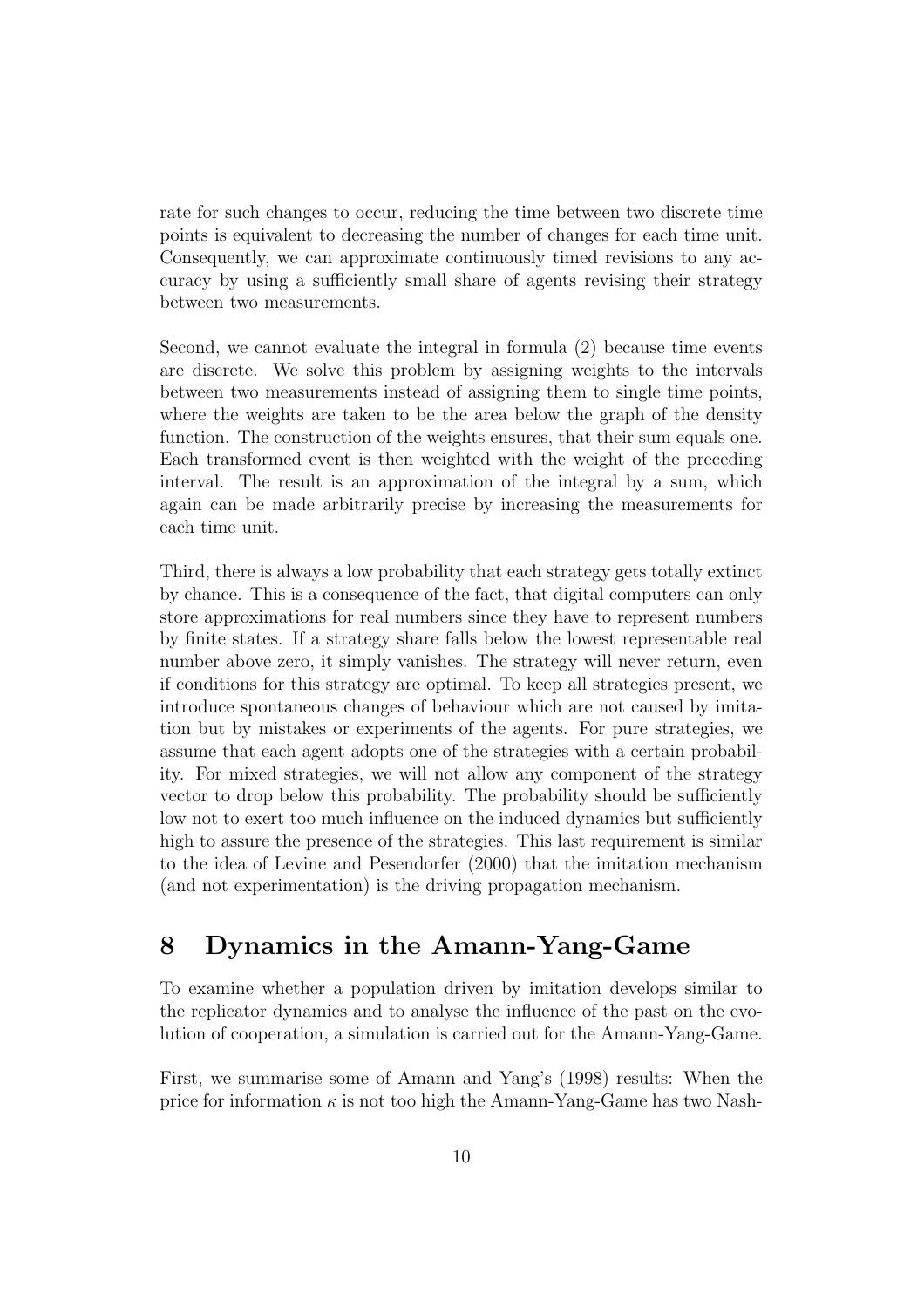equilibria. One consists of a mixture between the strategies  $D$  and  $DA$  and should be referred to as the "defective equilibrium". This equilibrium is not locally stable. The other "cooperative" equilibrium is a mixture of the strategies  $C$ ,  $CA$ , and  $D$  and it is an asymptotically stable fix point. For specific starting values, the shares of the strategies in the population approach this equilibrium fluctuatingly (see figure 3), while they exhibit a particular pattern: Careful cooperators (CA) succesfully invade a population of defectors. After a certain level of cooperation is reached, being careful is not necessary anymore and agents become careless  $(C)$ . This in turn gives defectors the opportunity to spread.



Figure 3: Replicator Dynamics

The replicator dynamics exhibit a cyclical pattern, where careful cooperation is followed by cooperation which entails defection.

Is the defective equilibrium still locally unstable when agents imitate more successful agents on the basis of traits? To answer this question, the initial state of the simulation will be the defective equilibrium. Assuming that the defective equilibrium has been stable for a long time, we take all strategy traits to represent the true strategies and all utility traits to equal the equilibrium payoff. The value function from the imitation procedure will always be taken to increase linearly in the difference between utility and utility signal (see section 4). Trait and signal function will always be chosen as described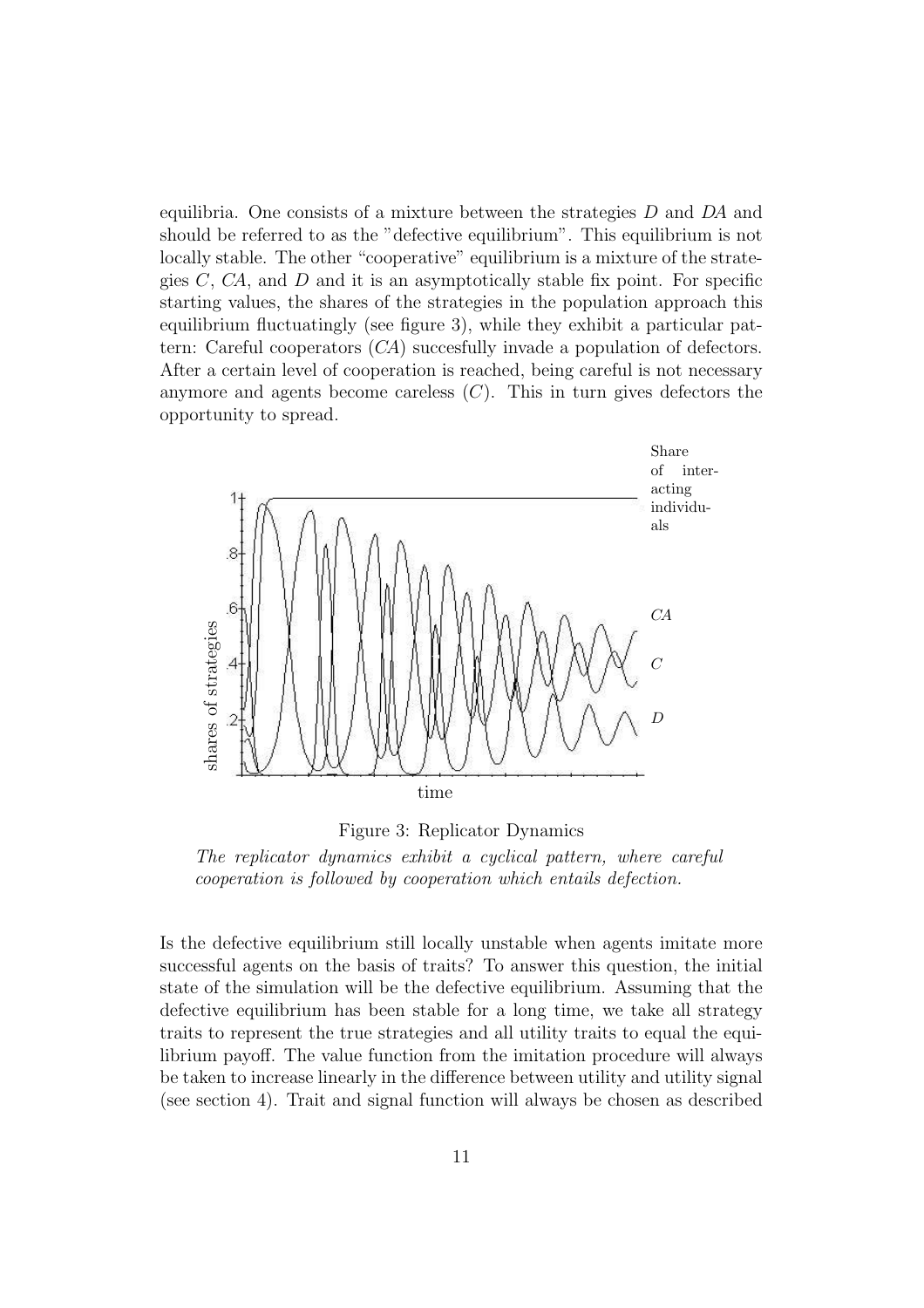in formulas (4) and (5). The intensity measure  $\mu$  will vary from simulation to simulation.

The simplest choice for the intensity function is to put all weight on the present. Doing so our model differs from the original model by Amann and Yang just with respect to the learning dynamic: Where Amann and Yang supposed the replicator dynamic, we will use the proposed imitation dynamic. Our choice yields the dynamics depicted in figure 4. This dynamics resemble the deterministic replicator dynamics to a remarkable degree – compare with figure 3. Amann and Yang prove the instability of the defective equilibrium with respect to small changes in strategy shares but they do not use this equilibrium as a starting point for the dynamics. Accordingly, they do not describe the complete transition from a defective to a partly cooperative population. That such a transition is possible can be seen from figure 4. The finding also suggests that starting condition do not matter for cooperation to arise.



Figure 4: Imitation Dynamics without Past The social dynamics of imitation exhibit a pattern similar to the biologically motivated replicator dynamics. For legend see figure 5.

The similarity between the findings of Amann and Yang and the simulation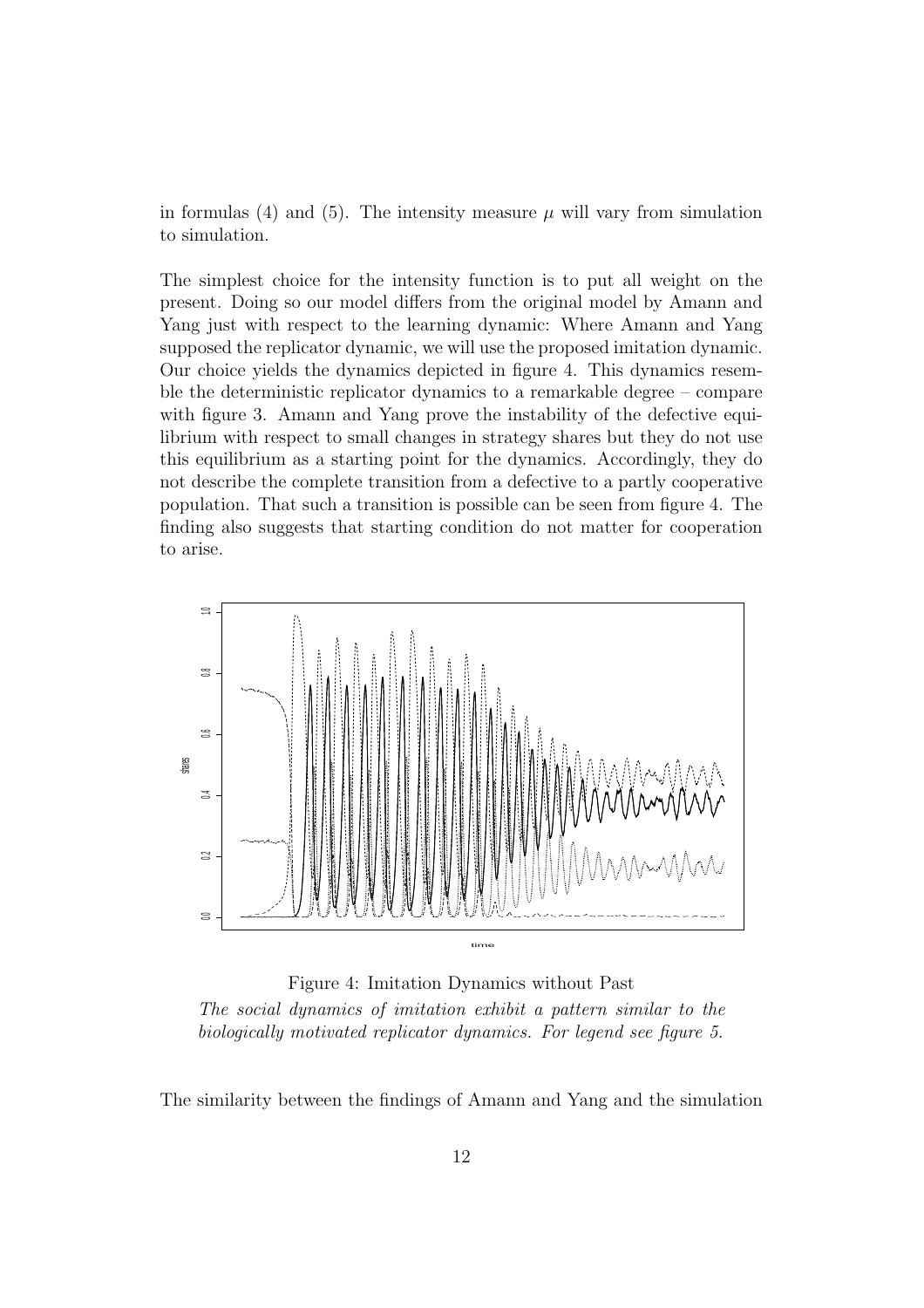indicates that the social behaviour of imitation and the evolutionary concept of selection are closely related. While Weibull (1995) has proven this for the neighbourhood of asymptotically stable states, it seems to hold more generally: the pattern induced by imitation resembles the replicator dynamics already when shares are still far from the equilibrium levels. This adds justification for using the replicator dynamics to model social phenomena in general and in the case of Amann and Yang in particular.



Figure 5: Imitation Dynamics with Past Moderate influence of past events on traits increases the similarity between imitation dynamics and replicator dynamics.

Up to now, the only innovation was the use of imitation instead of the replicator dynamics. Next, we introduce the influence of the past. If we select the exponential distribution as our intensity function and allow for a moderate influence of past strategies and utilities on traits, the resulting process resembles the replicator dynamics even more (see figure 5). The convergence towards the asymptotic equilibrium is accelerated: It takes fewer cycles until the shares are close to the cooperative equilibrium. This acceleration is due to better informed agents: When the past has no influence, the decision to imitate is based on two interactions, the interaction of the imitator and that of the role model. However, when traits incorperate the past, they capture the experience of a multitude of interactions –for example previous interactions of imitator and role model with other agents as well as the interactions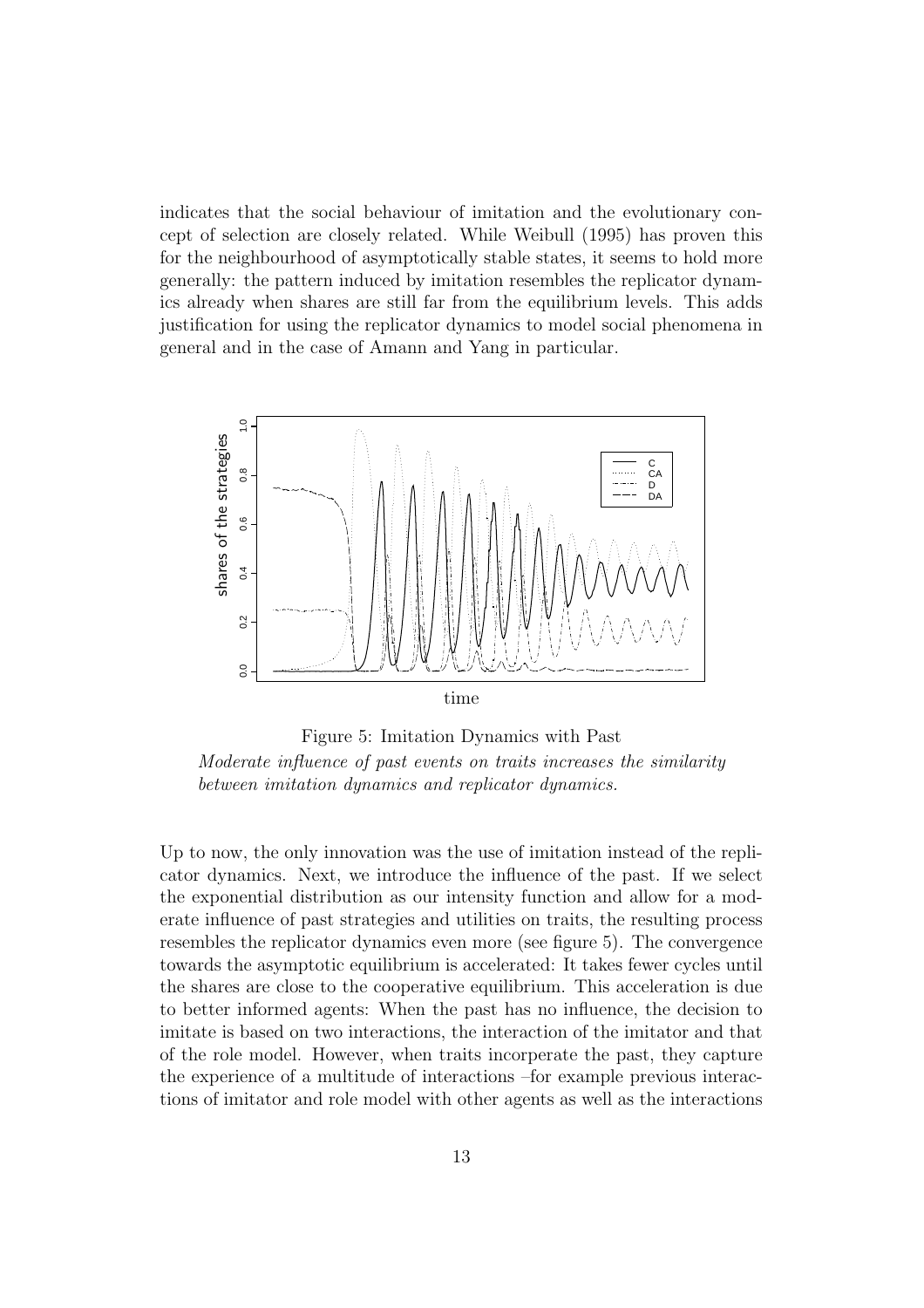which entered previous learning. The multitude of interactions allows a more stable prediction of the success of strategies in the current population. Statistically speaking, the sample on which agents base their decision is larger and they are better in estimating the state of the population when traits are moderately influenced by the past rather than without such influence.



Figure 6: Imitation Dynamics with Strong Influence of the Past With a strong influence of past events on traits, agents adapt to an outdated situation and the strategy shares overshoot. For legend see figure 5.

However, the influence of the past needs to be "moderate" for this observation to be true. If we increase the influence of the past (by changing the parameter of the exponential distribution), the information about previous interactions which is captured by traits is outdated. As a consequence, agents adapt a population which is not existing anymore –see figure 6. The dynamics become sluggish because agents continue imitating outdated strategies while actually optimal strategies are driven to extinction. Accordingly, the dynamics oscillate between the extremes. Without experimentation, no oscillation would occur and the dynamics would come to a halt the first time, when one strategy takes over the population –in the depicted case this would be careful cooperation.

There is a clear trade-off with respect to the influence of the past: The greater the influence of the past on traits, the more information is used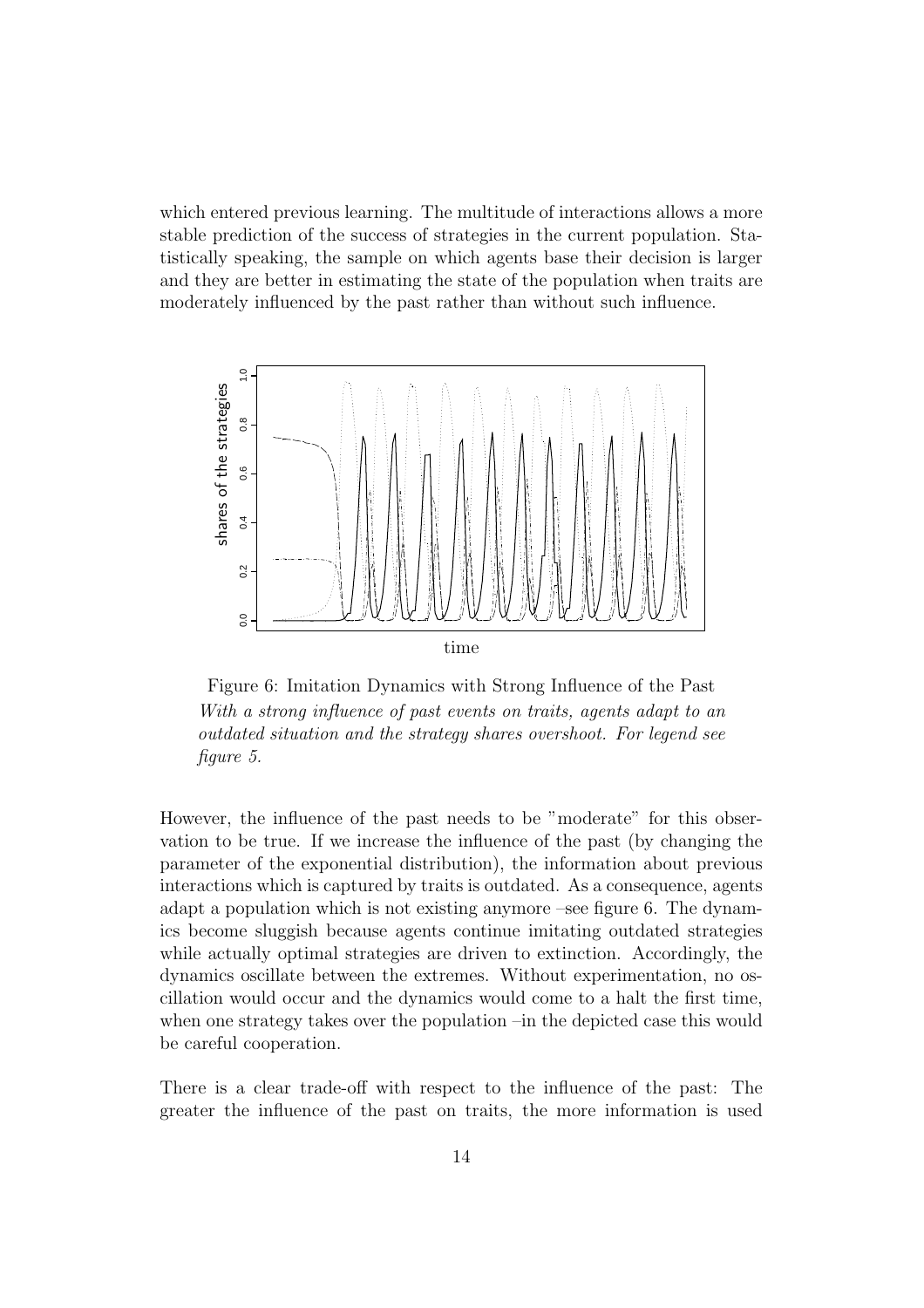when imitating; at the same time, the information gets older and thus less useful. So, imitation of successful agents leads to strategies closest to the best response for some but not too much influence of the past on traits.

#### 9 Concluding remarks

Assuming that the attempt of an agent to imitate the present behaviour of a role model is systematically disturbed by the past of this role model, we defined a model for the informational flow between agents. Additionally, we formulated an imitation procedure based on this informational flow. This framework is rich but it is difficult to describe the resulting dynamics analytically. Hence, we used simulation techniques and a particular game to get an idea about how the influence of the past affects the distribution of strategies in a population. More specifically, we analysed how imitation using different types of available information affects the evolution of cooperation.

When the past has no influence, the dynamics resemble the replicator dynamics. This enforces the idea that the replicator dynamics, which originally referred to biological phenomena, are a suitable deterministic approximation to imitation, which describes a social behaviour. Moreover, a moderate influence of the past stabilises the dynamics and accelerates the convergence to a stable state, so that the resulting process is even more similar to the replicator dynamics. The intuition for this effect, is the following. The situation in the population is sufficiently stable so that past experiences are valuable to judge the current state of the population. If, however, the influence of the past on the signals becomes stronger, signals get less and less informative about the current population and agents start to adapt to the past. This might even lead to a situation where the distribution of strategies in the population never stabilises.

The theoretical concept of information transmission could also be applied to other games to see whether the results are robust. Eventually, this may lead to the identification of an analytical result which links the influence of the past, imitation, and evolutionary dynamics.

#### References

Amann, E., and C.-L. Yang (1998): "Sophistication and the Persistence of Cooperation," Journal of Economic Behavior and Organization, pp.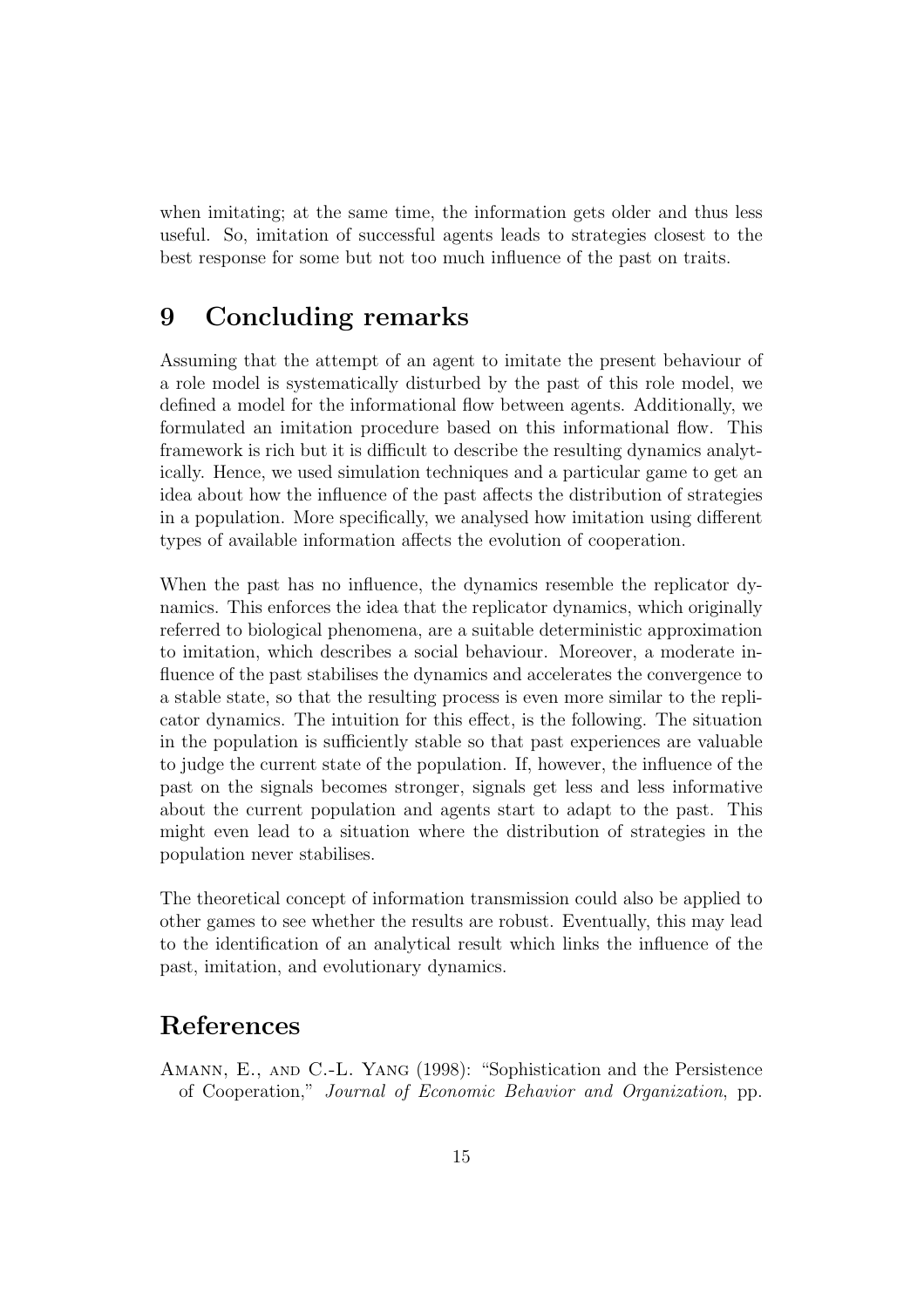91–105.

- BENAIM, M., AND J. WEIBULL (Forthcoming): "Deterministic Approximation of Dynamic Evolution in Stochastic Games," Econometrica.
- BJÖRNERSTEDT, J. (1993): "Experimentation, Imitation and Evolutionary Dynamics," Mimeo. Department of Economics. Stockholm University.
- Frank, R. (1987): "If Homo Economicus Could Choose His Own Utility Function, Would He Want One with a Conscience?," American Economic Review, 77, 593–604.
- FUDENBERG, D., AND E. MASKIN (1990): "Evolution and Cooperation in Noisy Repeated Games," The American Economic Review, 80(2), 274–279.
- Harrington, J. E. (1989): "If Homo Economicus Could Choose His Own Utility Function, Would He Want One with a Conscience?: Comment," American Economic Review, 79(3), 588–593.
- LEVINE, D. K., AND W. PESENDORFER (2000): "Evolution Through Imitation in a Single Population," Levine's Working Paper Archive 2122, UCLA Department of Economics.
- Robson, A. J. (1990): "Efficiency in Evolutionary Games: Darwin, Nash and the Secret Handshake," Journal of Theoretical Biology, 144, 379–396.
- SCHLAG, K. (1998): "Why Imitate, and If So, How?," Jounal of Economic Theory, 78, 130–156.
- WEIBULL, J. (1995): *Evoloutionary Game Theory*. The MIT Press, Cambridge, Massachusetts.